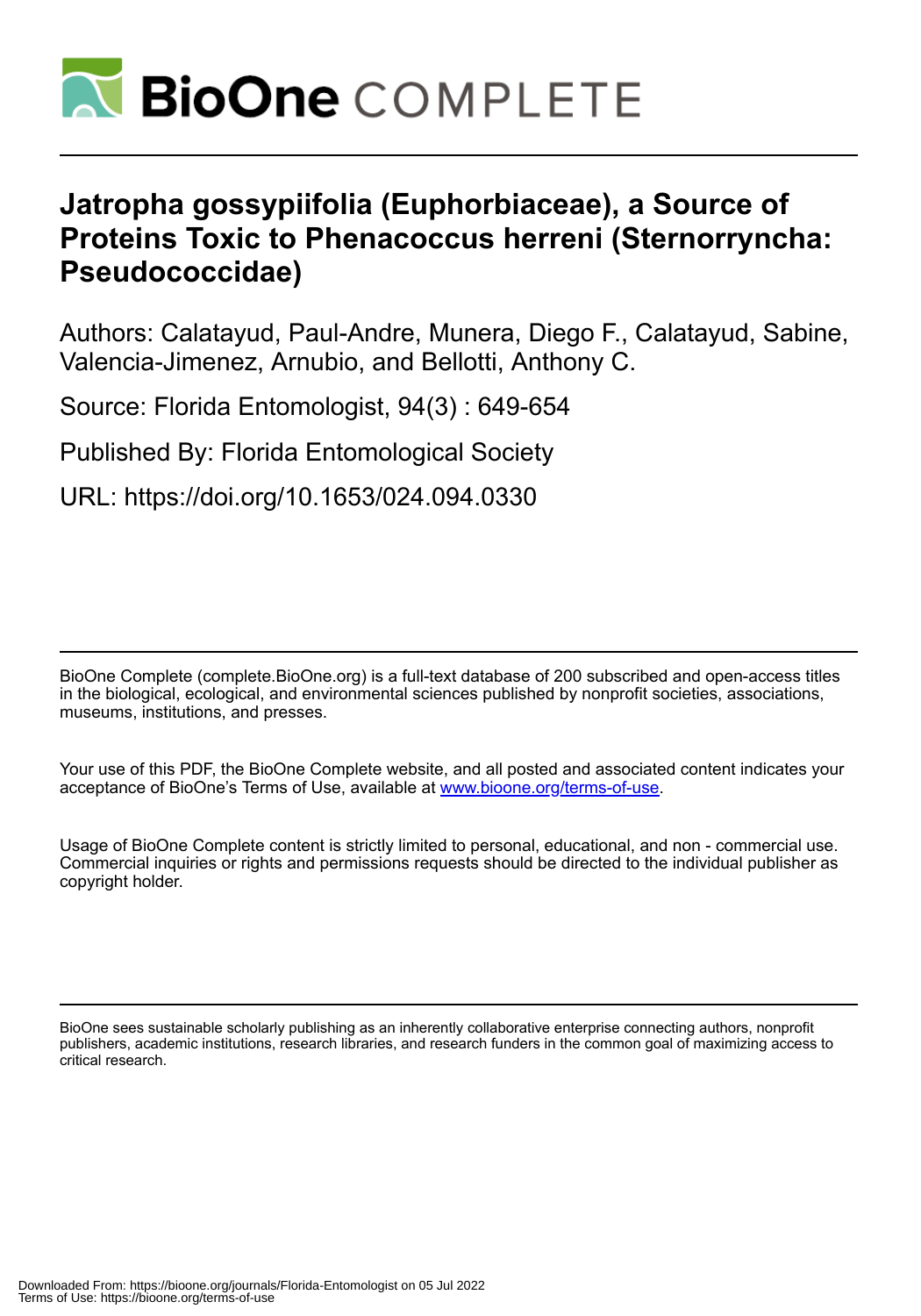# *JATROPHA GOSSYPIIFOLIA* (EUPHORBIACEAE), A SOURCE OF PROTEINS TOXIC TO *PHENACOCCUS HERRENI* (STERNORRYNCHA: PSEUDOCOCCIDAE)

PAUL-ANDRE CALATAYUD<sup>1,4,\*</sup>, DIEGO F. MUNERA<sup>2</sup>, SABINE CALATAYUD<sup>1</sup>, ARNUBIO VALENCIA-JIMENEZ<sup>3</sup> AND ANTHONY C. BELLOTTI<sup>2</sup>

1 Institut de Recherche pour le Développement (IRD) c/o International Centre of Insect Physiology and Ecology (ICIPE), NSBB Project, PO Box 30772-00100, Nairobi, Kenya

2 International Centre for Tropical Agriculture (CIAT), Cassava Entomology, CIAT AA 6713, Cali, Colombia

3 School of Exact and Natural Sciences, Department of Chemistry, Universidad de Caldas, AA 275, Manizales, Colombia

4 IRD, UR 072, Laboratoire Evolution, Génomes et Spéciation (LEGS), UPR 9034, Centre National de la Recherche Scientifique (CNRS), 91198 Gif-sur-Yvette cedex, France and Université Paris-Sud 11, 91405 Orsay Cedex, France

\*Corresponding author; E-mail: paul-andre.calatayud@legs.cnrs-gif.fr

# ABSTRACT

The cassava mealybug *Phenacoccus herreni* (Sternorryncha: Pseudococcidae) is a pest of cassava, *Manihot esculenta* Crantz (Euphorbiaceae), in South America. Proteins, representing direct gene products, are prime candidates in genetic engineering manipulations for host plant resistance. *Jatropha gossypiifolia* L. (Euphorbiaceae), a plant species known to contain proteins toxic to insects, exhibited insecticidal properties to *P. herreni*. The toxic compounds consisting of proteins around 101.02 kDa appeared to be mostly located in the mature leaves. Further studies are needed to identify the proteins and to ensure that they are not toxic to mammals.

Key Words: Colombia, Euphorbiaceae, cassava, Sternorrhyncha, Pseudococcidae, artificial diet, host-plant resistance, toxic proteins

# RESUMEN

El piojo harinoso de la yuca, *Phenacoccus herreni* (Sternorrhyncha: Pseudococcidae) es una plaga de la cassava (yuca), Manihot esculenta Crantz (Euphorbiaceae), en América del Sur. Las proteínas, que representan los productos directos de genes, son los principales candidatos en la ingeniería genética para la manipulación de la resistencia en las plantas. Jatropha gossypiifolia L. (Euphorbiaceae), una especie de planta conocida de contener proteínas que son tóxicas para los insectos, presenta propiedades insecticidas hacia P. herreni. Los compuestos tóxicos consisten de proteínas alrededor de 101,02 kDa que parecen estar ubicadas principalmente en las hojas maduras. Se necesitan más estudios para identificar las proteínas y para asegurarse de que no son tóxicos para los mamíferos.

In South America, and especially in Northeast Brazil, the cassava mealybug, *Phenacoccus herreni* Cox & Williams (Sternorryncha: Pseudococcidae), is a pest of cassava, *Manihot esculenta* Crantz (Euphorbiaceae) (Cox & Williams 1981; Bellotti et al. 1983; Noronha 1990).

Host plant resistance is a sustainable management option. However, cassava cultivars from either Africa or Latin America have not shown promise for obtaining good levels of resistance (Bellotti et al. 1999). Wild species of *Manihot* and other closely related genera may offer a potential source of resistance genes for the control of cassava pests (Asiedu et al. 1992). The identification of resistance sources of wild relatives of cassava

and other closely related genera as a source of pest resistant genes for genetic engineering in order to obtain transgenic cassavas resistant to pest insects is currently pursued by the International Centre for Tropical Agriculture (CIAT) in Cali, Colombia.

Complex multi-gene characters are not easily engineered. Proteins, representing direct gene products, are in general first considered in genetic engineering manipulations for crop improvement (Meeusen & Warren 1989; Boulter at al. 1990). To date, several genes encoding plant entomotoxic proteins have been introduced into crop genomes, and some of these plants are being tested in the field and are awaiting commercialization (Pefer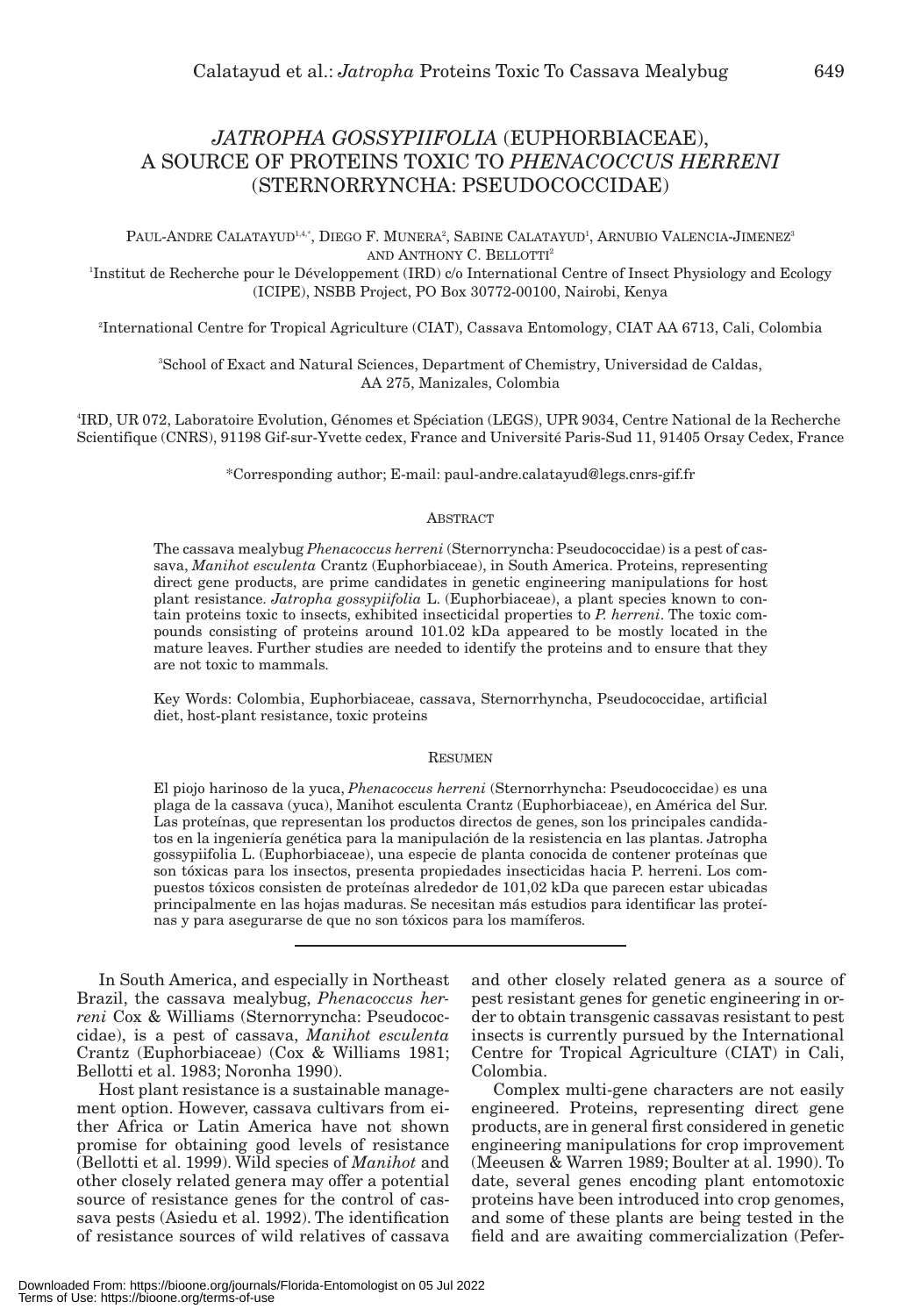oen 1997; Jouanin et al. 1998; Schuler et al. 1998; Hilder & Boulder 1999). Protein inhibitors (proteinase and  $α$ -amylase inhibitors), lectins and  $δ$ endotoxin proteins are different classes of proteins considered as chemical defensive factors against pest insects in transgenic plants (Meeusen & Warren 1989; Murdock et al. 1989; Czapla & Lang 1990; Gatehouse et al. 1992; Habibi et al. 1993; Powell et al. 1993; Rahbé & Febvay 1993; Rahbé et al. 1995; Davidson et al. 1996; Valencia-Jiménez et al. 2000). Transgenic strategies constitute a proven technology for control of crop pest insects and can contribute to integrated pest management systems with a strong biological control component (Schuler et al. 1998; Romeis et al. 2006).

Nevertheless, none of the wild *Manihot* species available at the CIAT germplasm collection showed insecticidal properties to *P. herreni* (P.-A. Calatayud, IRD c/o CNRS, LEGS, Gif-sur-Yvette, France, unpublished). The bellyache bush, (*Jatropha gossypiifolia* L. [Euphorbiaceae]), native from tropical America and now widespread in tropics, is used for medicinal purposes in Africa, Thailand and tropical America. In Florida, it is cultivated as an ornamental tree. However, seeds are toxic to humans (Morton 1981; Dev & Koul 1997). Few insects have been observed to be associated with this plant species apart from a single whitefly species (N. Sauvion, INRA, UMR-BGPI, Campus International de Baillarguet, Montpellier, France, personal communication) and occasional infestations by thrips and mealybugs in fields (P.-A. Calatayud, IRD c/o CNRS, LEGS, Gifsur-Yvette, France, unpublished). In addition, leaf extracts of this plant were shown to be toxic to *Tribolium castaneum* (Coleoptera: Tenebrionidae), *Busseola fusca* (Fuller) (Lepidoptera: Noctuidae) and *Ostrinia nubilalis* (Hubner) (Lepidoptera: Pyralidae) (Dev & Koul 1997; Valencia-Jiménez et al. 2006).

The purpose of this work was to test *J. gossypiifolia* for insecticidal properties to *P. herreni,* and to characterize the type of compound(s) involved in the toxicity of the most toxic plant to *P. herreni*.

# MATERIALS AND METHODS

# Insects

A culture of *P. herreni* was maintained at CIAT on cassava (var. 'CMC 40') in a greenhouse at 27- 33°C and L12:D12 photoperiod. Egg masses were collected and incubated at 24°C until eclosion. Newly hatched larvae were used in all experiments.

#### Plants

*Jatropha gossypiifolia* plants were used. The plants were obtained directly from the field germ-

plasm collection at CIAT and propagated by stem cutting.

The plants were grown individually in a growth chamber in 15 L plastic pots containing a 75:25 peat-sand mixture. The plants were watered 3 times weekly and received a complete nutrient solution (NPK, 15-15-15) each mo. The environmental conditions were 30/21°C (day/night), relative humidity of 70-80%, and L12:D12 photoperiod. Five-month old plants were used in the experiments.

# Artificial Infestation

For each plant, the second and the third mature leaf below the apex were each infested with 100 neonates. Each treatment was replicated 6 times. The middle part of each petiole was covered with pure petroleum jelly to prevent larval migration between leaves, plants and pots. For each plant, the percentage of larvae remaining was assessed at 15 days after infestation. The percentage of larvae remaining on a plant will be referred to as survival though it was not determined how many larvae emigrated or immigrated.

# Plant-Organ Collection and Extraction Method

The seeds, the second mature and the first immature leaf below the apex were collected. Mature leaves and seeds of the cassava variety 'CMC 40' were also used as a non-toxic control sample. Prior to extraction, seeds or leaves were collected and frozen in a portable ice chest, and extraction was initiated within 30 min after harvesting, based on the method described by Valencia-Jiménez et al. (2000). The seeds or leaves were flash frozen in liquid nitrogen and then ground. The ground plant materials were extracted at 4°C with 4 volumes of 0.1 M sodium chloride solution (1 g of crushed material in 4 mL of sodium chloride solution) for 6 h. The slurry was filtered and centrifuged at  $10,000 \times g$  at  $4^{\circ}$ C during 20 min. The supernatant was retained and centrifuged again until no suspended material was observed. Then the supernatant was dialyzed against water for 3 days at low temperature  $(2-4^{\circ}C)$  with a 3.5 kDa molecular weight dialysis cellulose membrane, and freeze-dried.

The resulting powder was stored at -20°C and used for toxicity experiments. Long-term dialysis was appropriate as it is assumed that most of the metabolic compounds (primary and secondary metabolites) were removed and only molecules with molecular weights >3.5 kDa, such as proteins, were retained.

#### Phago-Deterrence and Toxicity Tests

Except for sucrose, which was adjusted to 200 g/L, the control diet (herewith referred to as Ap3)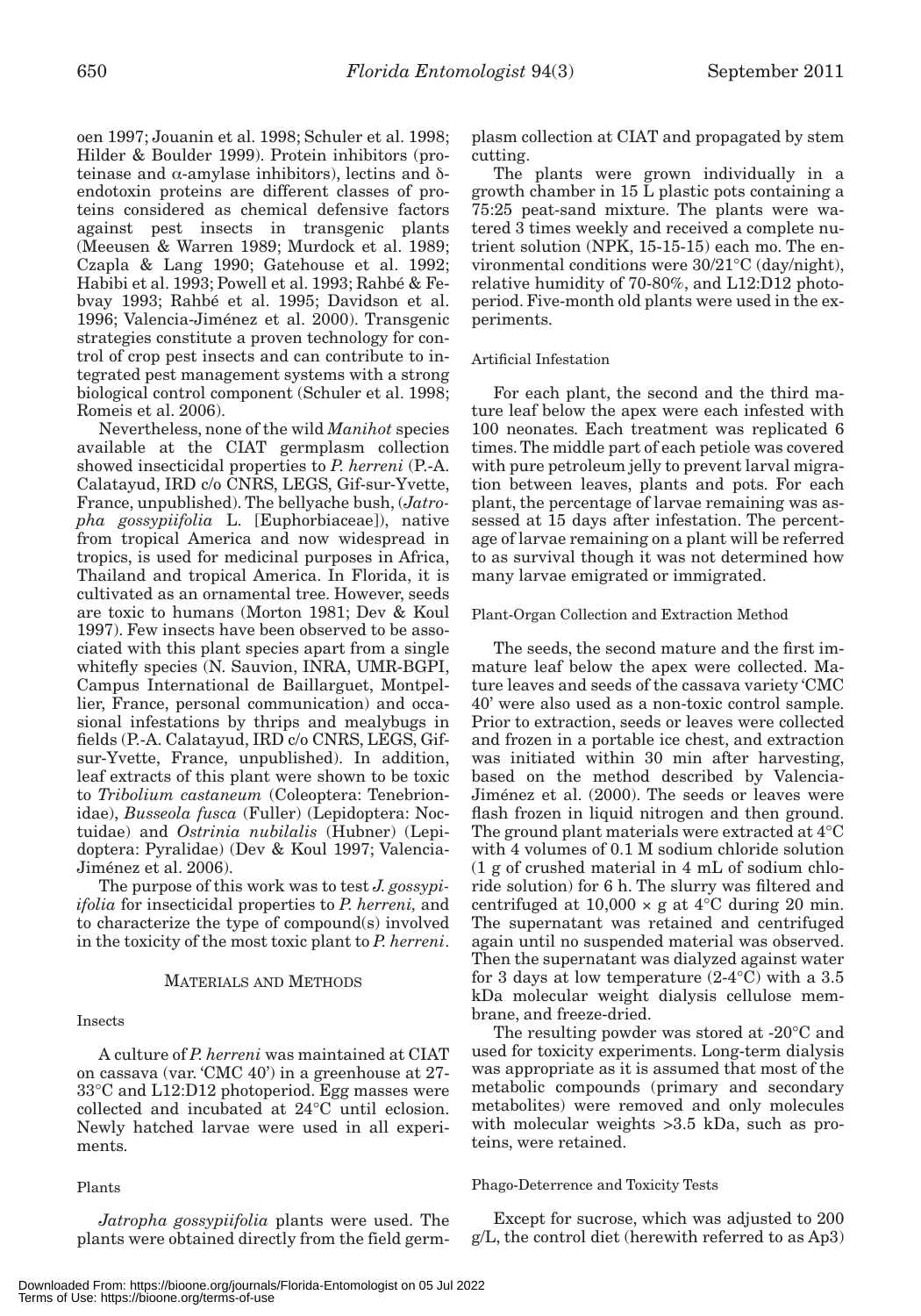developed by Calatayud et al. (1998) as a derivative of A0 of Febvay et al. (1988) was used as standard medium. The deficiency in tyrosine, caused by its low solubility, was compensated for by adding extra phenylalanine at 17.86 μmol/mL. Based on Ap3, 10 mg of leaf or seed powder was incorporated into 1 mL of the artificial diet. KCN at the same concentration was also tested as a toxic control. For all diets the pH was adjusted to 7.5 with potassium hydroxide, and the medium was then filter-sterilized (0.22 μm Millipore units). The diet was enclosed in sterile Parafilm® sachets and stretched on the top of a standard film box (black; height, 5 cm; diam., 3.2 cm), which constituted the rearing unit.

#### Phago-Deterrence Test

Because non-preference is often linked to toxicity, phago-deterrence tests were first done. For each aforementioned diet, ten groups of 30-40 neonate larvae each were deposited in each rearing units with a single Whatman  $N^{\circ}1$  paper disc, which covered the entire bottom of the box to collect honeydew, according to the method of Calatayud et al (2002). A droplet of liquid diet was placed at the middle of the top of each rearing unit. The plane of the Parafilm® surface through which the mealybugs feed was oriented horizontally. Larvae were left overnight under dark conditions (12 h) after which the number of mealybugs feeding on the diet was counted; the honeydew droplets on the Whatman paper discs were stained using ninhydrin reagent (0.2% in N-butanol). The number of honeydew droplets was counted and their diameter (in μm) measured with a micrometer. The volumes of droplets (in nL) were estimated using a calibration curve [vol $ume = 0.076 \times diameter$  according to Calatayud et al. (2002). The volume of diet ingested per mealybug estimated by the volume of honeydew excreted was calculated and expressed as nL/mealybug.

# Toxicity Test

For each aforementioned diet, another eight groups of 50-60 neonate larvae each were placed in each experimental rearing units. After 4 d (the minimum time necessary to show plant extract toxicity in an artificial diet), the percentage of larvae surviving on each diet was calculated.

In addition, to assess thermolability of the compounds, the plant extracts were boiled before addition to the artificial diet; toxicity was tested at the same concentration and experimental conditions as above.

All tests were conducted at 24°C, 80% R.H. and L12:D12 photoperiod.

Evidence of Protein(s) Involved in the Toxicity

To evidence the involvement of protein(s) in plant toxicity to *P. herreni* the following procedure was used. From the plant organs that caused the highest mortality in toxicity tests using artificial diets (see results of Table 3), an extraction procedure similar to the above procedure was used, except that the supernatant obtained before dialysis was directly used. The subsequent purification steps were carried out at 4°C. Sufficient solid ammonium sulfate was added slowly to the supernatant by continuous stirring to achieve 20% saturation. The suspension was kept at 4°C for 6 h, followed by centrifugation at 10,000 g at 4°C for 30 min, and the pellet was discarded. Using the same procedure, solid ammonium sulfate was added to the supernatant to obtain, sequentially, 20% increments of ammonium sulfate fractionation. The precipitated proteins obtained at 20- 40, 40-60, 60-80 and 80-100% ammonium sulfate saturation were resuspended in 50 mL of 0.1 M sodium chloride solution and dialyzed for 3 days at low temperature (2-4°C) with molecular weight cut-off (MWCO) 3.5 kDa cellulose membrane against water and freeze-dried. Each fraction was tested for toxicity to *P. herreni* over 4 successive days using a similar toxicity test procedure.

Thereafter, from the most toxic fraction, the proteins were separated using native gel electrophoresis. Ten (10) mg of protein was separated on a slab gel  $(16 \times 14 \text{ cm}, 1 \text{ mm thick})$  containing 4-14% polyacrylamide. Electrophoresis was run for 12 h at 4°C, 7 mA, with molecular weight standards (20.42-194.24 kDa, BioRad). The gel was then stained in  $0.01\%$  (w/v) Coomassie blue stain R250 (BioRad), 0.5% (v/v) methanol, 0.1% (v/v) acetic acid solution for 2 h.

# Statistical Analysis

Statistical tests were performed with Statview software (Abacus Concepts, USA). The volume of diet ingested and percent insect survival were log and arcsin transformed, respectively. Untransformed results are presented in the tables and in Fig. 1. All means were separated by Tukey's HSD test following one-way analysis of variance (ANOVA).

## RESULTS

*Jatropha gossypiifolia* leaves yielded 5% and 0% of survival only after 24 and 48 hours, respectively.

The extracts tested in Table 1 influenced significantly the volume of diet ingested by *P. herreni* neonates within the first 12 h of feeding (ANOVA:  $F_{5,54}$  = 18.9,  $P < 0.0001$ ). However, only mature leaf extracts reduced feeding of *P. herreni*, and the reduction was similar to that by KCN, which served as a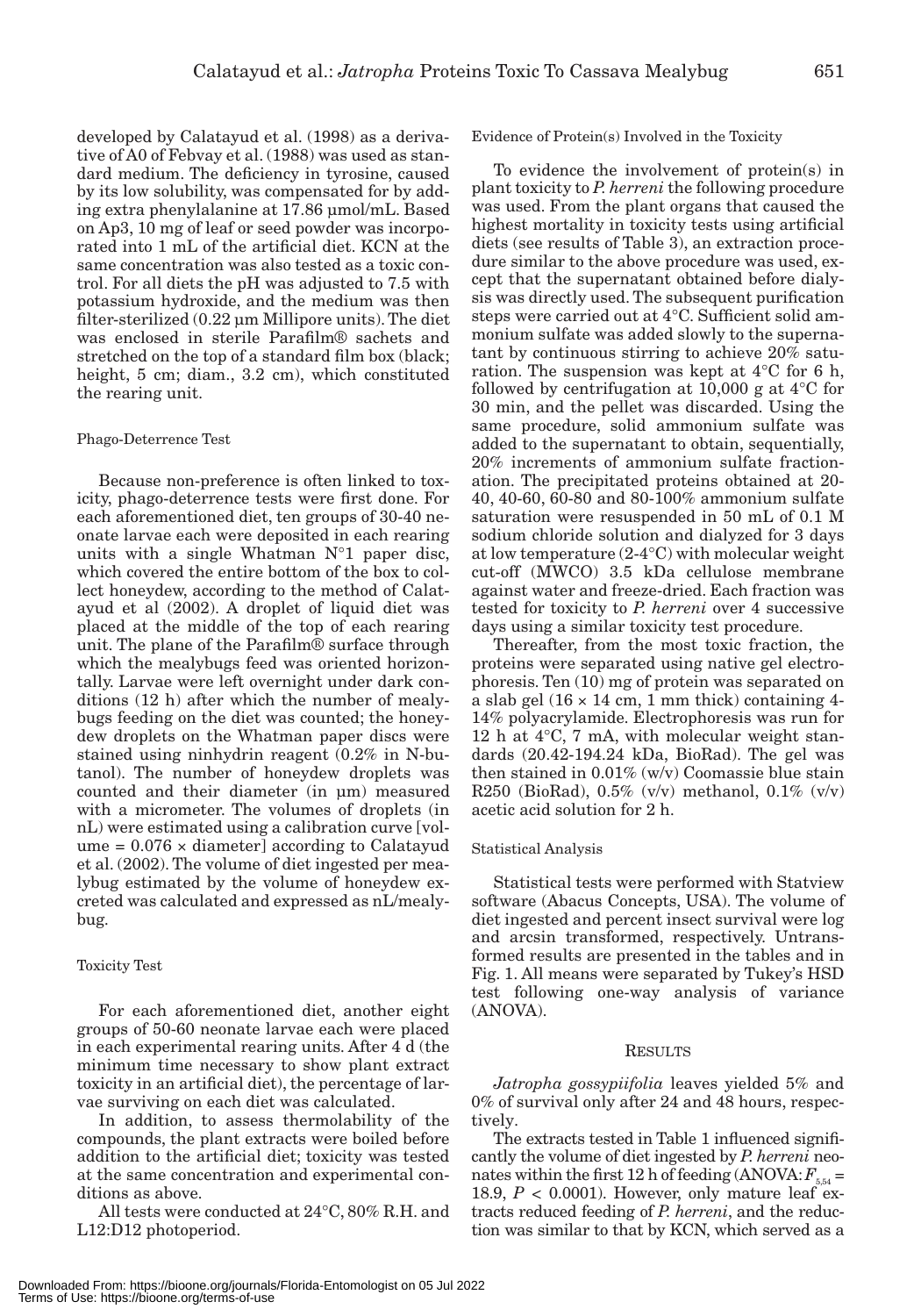

Fig. 1. Ammonium sulfate fractionation. The extract obtained from *Jatropha gossypiifolia* mature leaves was subjected to ammonium sulfate fractionation. Data represent percent survival (mean ± SE, *n* = 10) of *Phenacoccus herreni* obtained with each precipitated fraction after 4 days. Bars with different letters are significantly different at 5% level (Tukey's HSD test following ANOVA).

positive control for toxicity. The volume of diet ingested by *P. herreni* was significantly higher with Ap3 alone as compared to the diets containing plant extracts. No significant difference was observed between extracts of young leaves, seeds of *J. gossypiifolia*, and CMC40 leaf extracts.

The extracts significantly influenced the survival of *P. herreni* larvae after 4 days of feeding (Table 2) (ANOVA:  $F_{7.56} = 59.7, P < 0.0001$ ). Diets including either extracts of mature leaves or seeds in the Ap3 diet caused toxicity to *P. herreni*, which, however, was not as high as with KCN. By contrast, survival was significantly higher with Ap3 alone and with leaves of 'CMC 40' as well as young leaves of *J. gossypiifolia*. Boiling the extracts of mature leaves and seeds of *J. gossypiifolia* increased *P. herreni* survival significantly (Table 2), and survival was greater with boiled extracts of mature leaves than seeds.

Both phago-deterrence and toxicity tests showed that the active compound(s) involved in toxicity of *J. gossypiifolia* was mostly associated with mature leaves. Therefore subsequent preliminary purification was done with mature leaves.

Ammonium sulfate fractionation of the extract indicated the presence of toxicity toward *P. herreni*, mostly in the 80% fraction after 4 d of bioassay (Fig. 1) (ANOVA:  $F_{5.54} = 40.2$ ,  $P < 0.0001$ ). The toxicity of this fraction was similar to the control  $(0\%$  fraction = extract without precipitation treatment). The precipitated proteins of this fraction were separated using native gel electrophoresis (Fig. 2). The electrophoresis profile showed the presence of proteins from 21.36 to 188.05 kDa. Among them, the proteins around 101.02 kDa appeared to be the most abundant.

## **DISCUSSION**

*Jatropha gossypiifolia* was shown to be highly toxic to *P. herreni*. The findings indicate that the active compound(s) of *J. gossypiifolia* involved in the toxicity to *P. herreni* were mostly located in mature leaves. As generally observed with plant toxins (Schoonhoven et al. 1998), the toxic compound(s) were also phago-deterrent to *P. herreni*. The presence of several secondary compounds in *J. gossypiifolia* leaves, including flavonoids (e.g. apigenin, isovitexin, vitexin) and diterpenoids (e.g. jatrophone), and their implication in animal toxicity, were determined by Kupchan et al. (1970) and Subramanian et al. (1971). However, these compounds are generally not water soluble and are thus not identical to the compounds extracted from the leaves in our study. In addition, these molecules possess molecular weights lower than 3.5 kDa and would have been removed during the dialysis. Only molecules with molecular weight greater than 3.5 kDa could therefore be involved in the toxicity observed in the present study. Also, Euphorbiaceae plants are known to possess polyisoprenes in the form of latex with high molecular weights (Archer 1980). Such compounds are mostly soluble in organic solvents such as benzene and chloroform. Their presence in the leaf extract can also be ruled out. There-

TABLE 1. VOLUMES OF DIET INGESTED PER NEONATE LARVA OF *PHENACOCCUS HERRENI* (IN NL/MEALYBUG, MEAN\* ± SE,  $N = 10$ ) AFTER 12 HOURS ON DIFFERENT ARTIFICIAL DIETS.

| Diet                                            | Volume ingested    |
|-------------------------------------------------|--------------------|
| Ap3 alone (control)                             | $109.0 \pm 12.5$ b |
| Ap3 with 'CMC 40' leaves extract                | $40.5 \pm 7.4$ b   |
| Ap3 with KCN (toxic control)                    | $6.4 \pm 1.5$ a    |
| Ap3 with J. gossypiifolia young leaves extract  | $32.6 \pm 5.6$ b   |
| Ap3 with J. gossypiifolia mature leaves extract | $4.7 \pm 1.6$ a    |
| Ap3 with J. gossypiifolia seeds extract         | $21.8 \pm 11.9$ b  |

\*Means followed by different letters are significantly different at 5% level (Tukey's HSD test following ANOVA).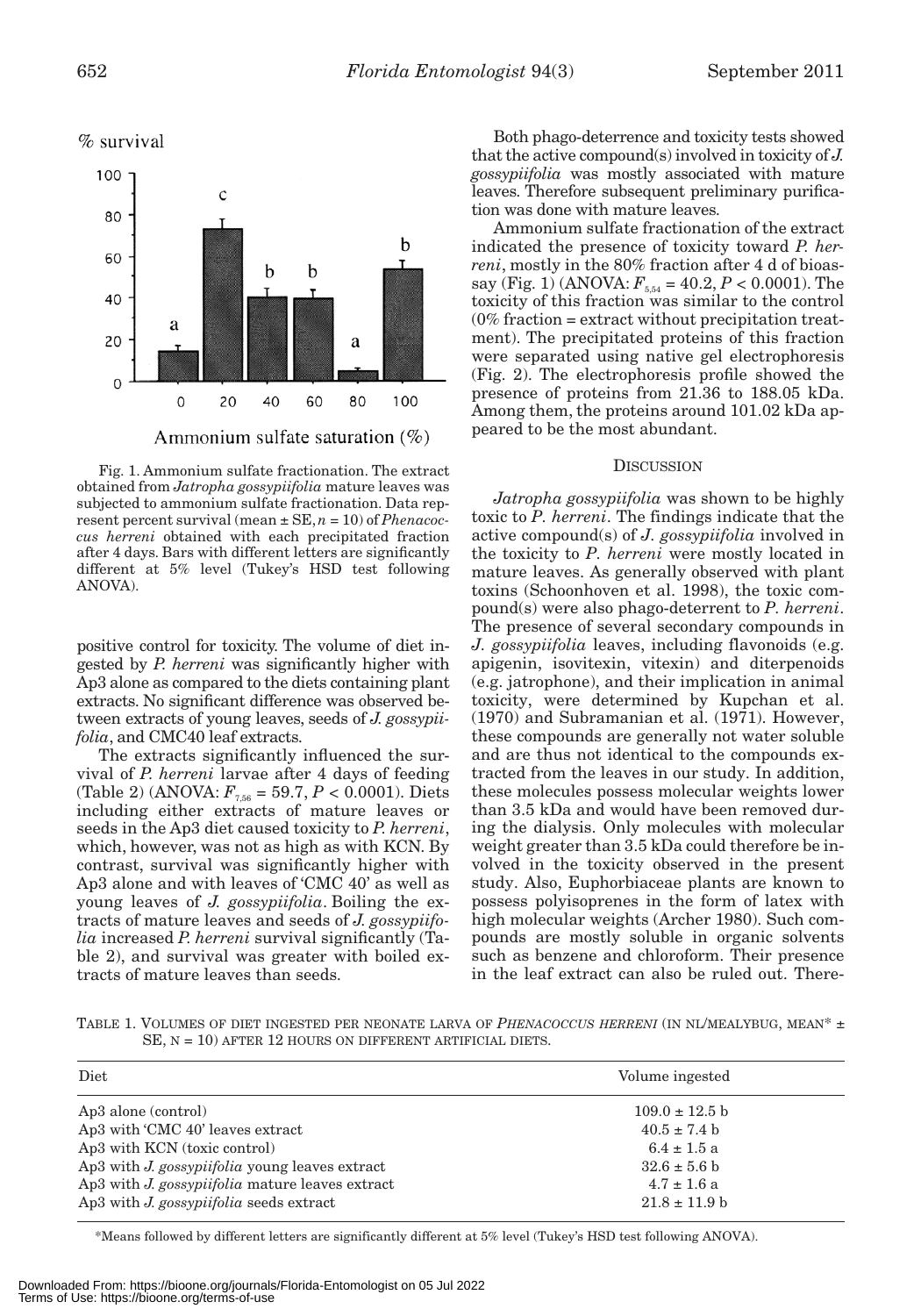| Diet                                                              | $\%$ survival    |
|-------------------------------------------------------------------|------------------|
| Ap3 alone (control)                                               | $93.0 \pm 3.1$ c |
| Ap3 with 'CMC 40' leaves extract                                  | $90.1 \pm 3.1$ c |
| Ap3 with KCN (toxic control)                                      | 0a               |
| Ap3 with J. gossypiifolia young leaves extract                    | $88.4 \pm 2.6$ c |
| Ap3 with J. gossypiifolia mature leaves extract                   | $17.2 \pm 4.9$ a |
| Ap3 with J. gossypiifolia seeds extract                           | $18.7 \pm 4.3$ a |
| Ap3 with J. gossypiifolia mature leaves extract previously boiled | $87.0 \pm 2.3$ c |
| Ap3 with J. gossypiifolia seeds extract previously boiled         | $58.9 \pm 5.7$ b |
|                                                                   |                  |

TABLE 2. SURVIVAL OF *PHENACOCCUS HERRENI* (MEAN\* ± SE, N = 8) LARVAE REARED DURING 4 DAYS ON DIFFERENT ARTIFICIAL DIETS.

\*Means followed by different letters are significantly different at 5% level (Tukey's HSD test following ANOVA).



Fig. 2. Electrophoresis separation of the precipitated proteins obtained from the 80% ammonium sulfate saturation (lanes 1 and 2). Molecular weights (M) are indicated in kDa. Arrows on the right indicate approximate molecular weights of 21.36,  $24.19$ ,  $71.77$ ,  $101.02$  and 188.05 kDa from bottom to top.

fore, the compounds involved in the toxicity to *P. herreni* are most likely proteins or peptides since they were thermo-labile and were precipitated by ammonium sulfate fractionation, and had molecular weights greater than 3.5.

A toxic protein designated as "curcin" with hemagglutinating activity (Lin et al. 2010), was iso-

lated from the seeds of *Jatropha curcas* L. (Euphorbiaceae) for the first time by Felke (1914). Curcin is known to be toxic and may be present in our leaf extract of *J. gossypiifolia*. However, this protein was reported by Barbieri et al. (1993) as a type I Ribosome-Inactivating Protein (RIP), consisting of a single polypeptide chain with molecular weight of 28-35 kDa. In this study, no bands were observed between 28 to 35 kDa in the precipitated proteins obtained from the 80% ammonium sulfate saturation and the most abundant proteins were approximately 101 kDa.

Although additional purification steps are necessary to identify the toxic protein(s), this study indicated that proteins in mature leaves of *J. gossypiifolia,* most probably around 101 kDa, are involved in the toxicity to *P. herreni*. Moreover, they are also toxic to another cassava mealybug species, *P. manihoti* Matile-Ferrero (Sternorrhyncha, Pseudococcidae), where the same precipitated proteins obtained from the 80% ammonium sulfate saturation induced around 90% mortality after 4 days (P.-A. Calatayud, IRD c/o CNRS, LEGS, Gif-sur-Yvette, France, unpublished). These proteins can therefore be considered as important factors in host plant resistance programs against cassava mealybugs and this plant can be therefore considered as a source of pest resistant genes for developing a GMO cassava. Nevertheless, additional work is required to identify the proteins involved in the toxicity, as well as to ensure that they are not toxic to mammals.

# ACKNOWLEDGMENTS

Thanks are given to Daniel Amin for his valuable technical help and Fritz Schulthess for his useful comments on earlier drafts of the article.

# REFERENCES CITED

ARCHER, B. L. 1980. Polyisoprene, pp. 310-327 *In* E. A. Bell and B. V. Charlwood [eds.], Encyclopedia of Plant Physiology. New Series. Vol. 8. Secondary Plant Products. Springer-Verlag, Berlin, Heidelberg, New York.